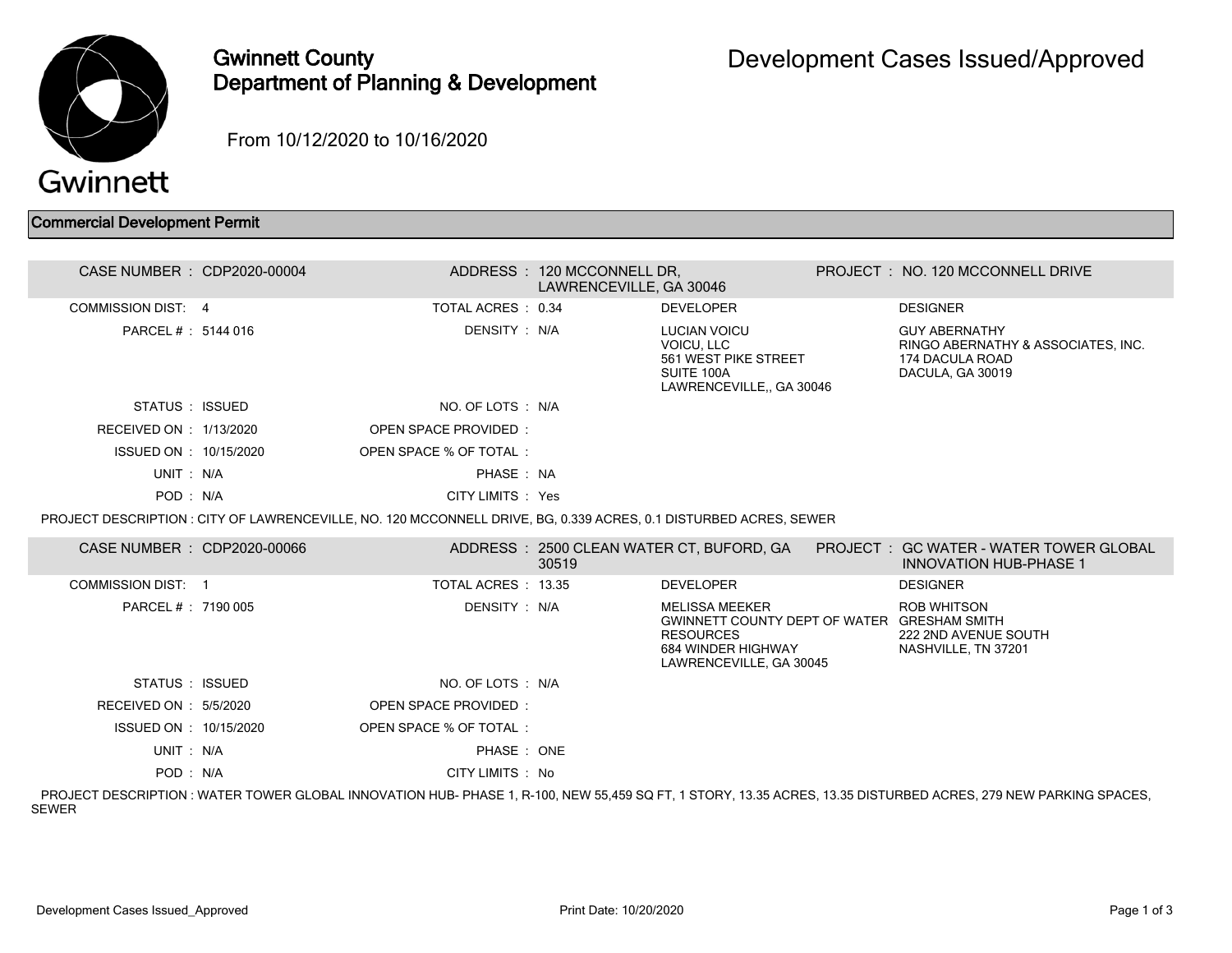| CASE NUMBER : CDP2020-00112 |                        | ADDRESS: 2425 WEST PARK PLACE BLVD,<br>STONE MOUNTAIN, GA 30087 |                                                                                                                | <b>PROJECT : TRI ACTION LIFE CENTER</b>                                                                                                                         |
|-----------------------------|------------------------|-----------------------------------------------------------------|----------------------------------------------------------------------------------------------------------------|-----------------------------------------------------------------------------------------------------------------------------------------------------------------|
| COMMISSION DIST: 3          | TOTAL ACRES: 0.96      |                                                                 | <b>DEVELOPER</b>                                                                                               | <b>DESIGNER</b>                                                                                                                                                 |
| PARCEL # : 6058 257         | DENSITY : N/A          |                                                                 | <b>GARY BURG</b><br><b>HEALTHCRE INTEGRATED SYS.</b><br>2425 WEST PARK PLACE BLVD.<br>STONE MOUNTAIN, GA 30087 | <b>DAVID FOSTER</b><br>PRINCIPLED ENGINEERING<br>1157 EVANS COOK ROAD<br>CANTON, GA 30115                                                                       |
| STATUS : ISSUED             | NO. OF LOTS : N/A      |                                                                 |                                                                                                                |                                                                                                                                                                 |
| RECEIVED ON : 8/6/2020      | OPEN SPACE PROVIDED:   |                                                                 |                                                                                                                |                                                                                                                                                                 |
| ISSUED ON : 10/13/2020      | OPEN SPACE % OF TOTAL: |                                                                 |                                                                                                                |                                                                                                                                                                 |
| UNIT: N/A                   | PHASE: NA              |                                                                 |                                                                                                                |                                                                                                                                                                 |
| POD: N/A                    | CITY LIMITS : No       |                                                                 |                                                                                                                |                                                                                                                                                                 |
|                             |                        |                                                                 |                                                                                                                | PROJECT DESCRIPTION : INDUSTRIAL, O-I PER REZ1983-00054, ADDITION 2,338 SQ FT, 1 STORY, 0.959 ACRES, .23 DISTURBED ACRES, 22 EXISTING PARKING SPACES, SEWER     |
| CASE NUMBER : CDP2020-00114 |                        | GA 30519                                                        | ADDRESS: 4104 HAMILTON MILL RD, BUFORD,                                                                        | PROJECT: TACO BELL AT HOLLAND POINT                                                                                                                             |
| <b>COMMISSION DIST: 4</b>   | TOTAL ACRES : 1.04     |                                                                 | <b>DEVELOPER</b>                                                                                               | <b>DESIGNER</b>                                                                                                                                                 |
| PARCEL # : 7226 231         | DENSITY : N/A          |                                                                 | PETER DE ANGELO<br>R&R ATLANTA, LLC<br>2530 RIVA ROAD<br>SUITE 400<br>ANNAPOLIS, MD 21401                      | EMMANUEL J. DOULGERAKIS<br>DOULGERAKIS CONSULTING ENGINEERING,<br>INC.<br>400 ABBEY COURT<br>ALPHARETTA, GA 300046003                                           |
| STATUS : ISSUED             | NO. OF LOTS : N/A      |                                                                 |                                                                                                                |                                                                                                                                                                 |
| RECEIVED ON : 8/7/2020      | OPEN SPACE PROVIDED:   |                                                                 |                                                                                                                |                                                                                                                                                                 |
| ISSUED ON : 10/14/2020      | OPEN SPACE % OF TOTAL: |                                                                 |                                                                                                                |                                                                                                                                                                 |
| UNIT: N/A                   | PHASE: NA              |                                                                 |                                                                                                                |                                                                                                                                                                 |
| POD: N/A                    | CITY LIMITS : Yes      |                                                                 |                                                                                                                |                                                                                                                                                                 |
|                             |                        |                                                                 |                                                                                                                | PROJECT DESCRIPTION : CITY OF BUFORD, TACO BELL AT HOLLAND POINT, C-2, NEW 2,049 SQ FT, 1 STORY, 1.04 ACRES, 1.04 DISTURBED ACRES, 30 NEW PARKING SPACES, SEWER |

| <b>TOTAL FOR: Commercial Development</b> | NO. OF CASES: 4 | NO. OF LOTS: 0 | <b>TOTAL ACRES: 15.69</b> |
|------------------------------------------|-----------------|----------------|---------------------------|
| Permit                                   |                 |                |                           |